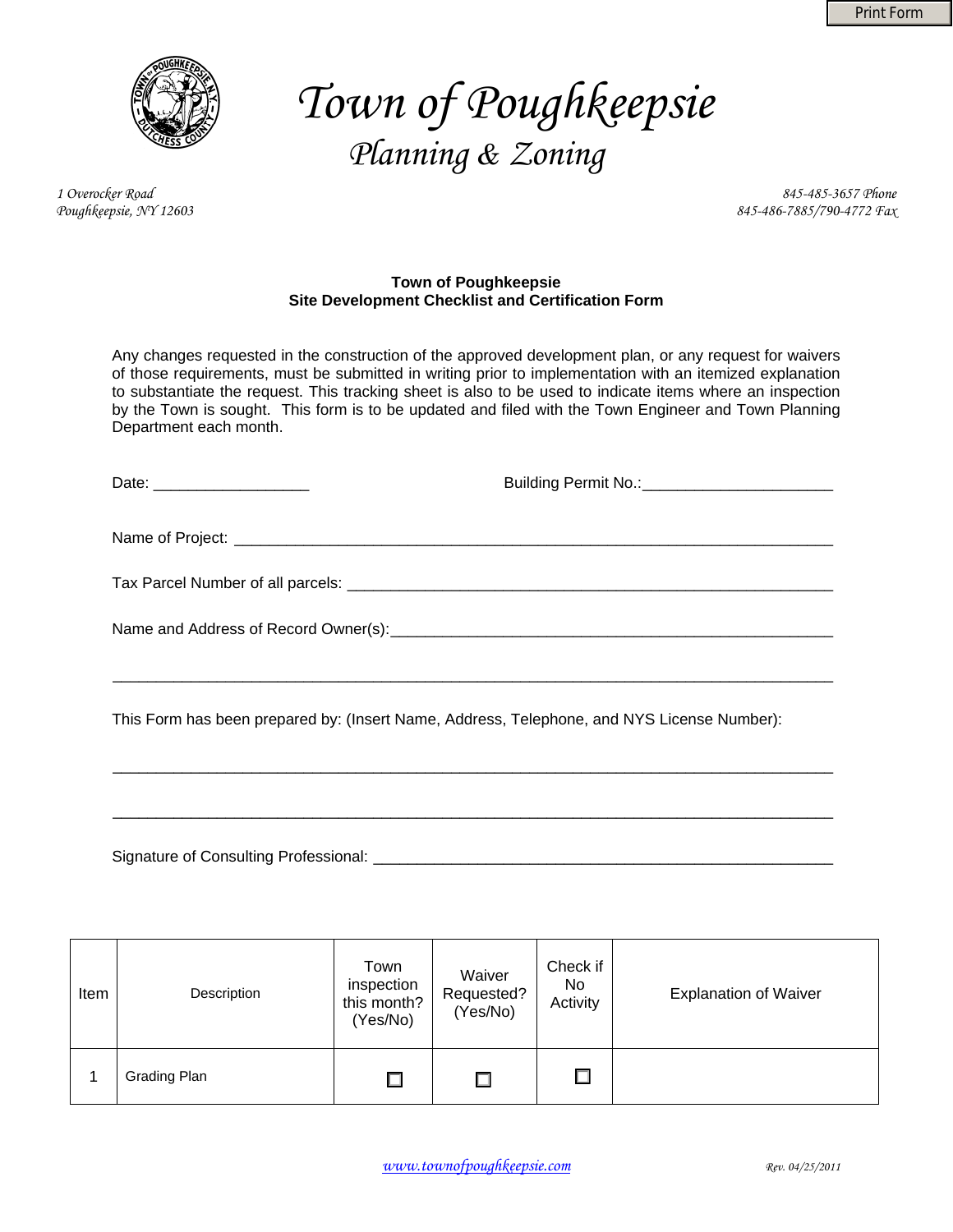| $\overline{2}$  | Sanitary Sewers (Gravity Line,<br>Pump Station, Force Main<br>Cleanouts, Grease Trap) | $\Box$ | $\Box$ | $\Box$ |  |
|-----------------|---------------------------------------------------------------------------------------|--------|--------|--------|--|
| $\mathbf{3}$    | Water Mains and<br>Appurtenances (Meter Pit,<br>Hydrants, etc.)                       | 口      | $\Box$ | $\Box$ |  |
| 4               | Pavement/Hardscape                                                                    | $\Box$ | $\Box$ | $\Box$ |  |
| 5               | Landscape/Plantings                                                                   | $\Box$ | $\Box$ | $\Box$ |  |
| 6               | Storm Sewers (Pipe &<br>Manholes)                                                     | □      | □      | $\Box$ |  |
| $\overline{7}$  | Stormwater Facility (Pond or<br>other device)                                         | $\Box$ | $\Box$ | $\Box$ |  |
| 8               | Parking & Loading                                                                     | $\Box$ | $\Box$ | $\Box$ |  |
| 9               | <b>Curbs or Curbs &amp; Gutters</b>                                                   | $\Box$ | $\Box$ | $\Box$ |  |
| 10              | Sidewalks                                                                             | $\Box$ | $\Box$ | □      |  |
| 11              | Lights                                                                                | $\Box$ | □      | $\Box$ |  |
| 12 <sub>2</sub> | <b>Street Trees</b>                                                                   |        |        | П      |  |
| 13              | Traffic Signs; Traffic<br>Improvements                                                | $\Box$ | $\Box$ | $\Box$ |  |
| 14              | Refuse Enclosure/Trash<br>Containers                                                  | $\Box$ | $\Box$ | $\Box$ |  |
| 15              | Public Amenities (Benches,<br><b>Bike Rack)</b>                                       | □      | $\Box$ | $\Box$ |  |

Note: If an inspection by the Town is required for site work it must be with a minimum of 72 hours notice and in writing.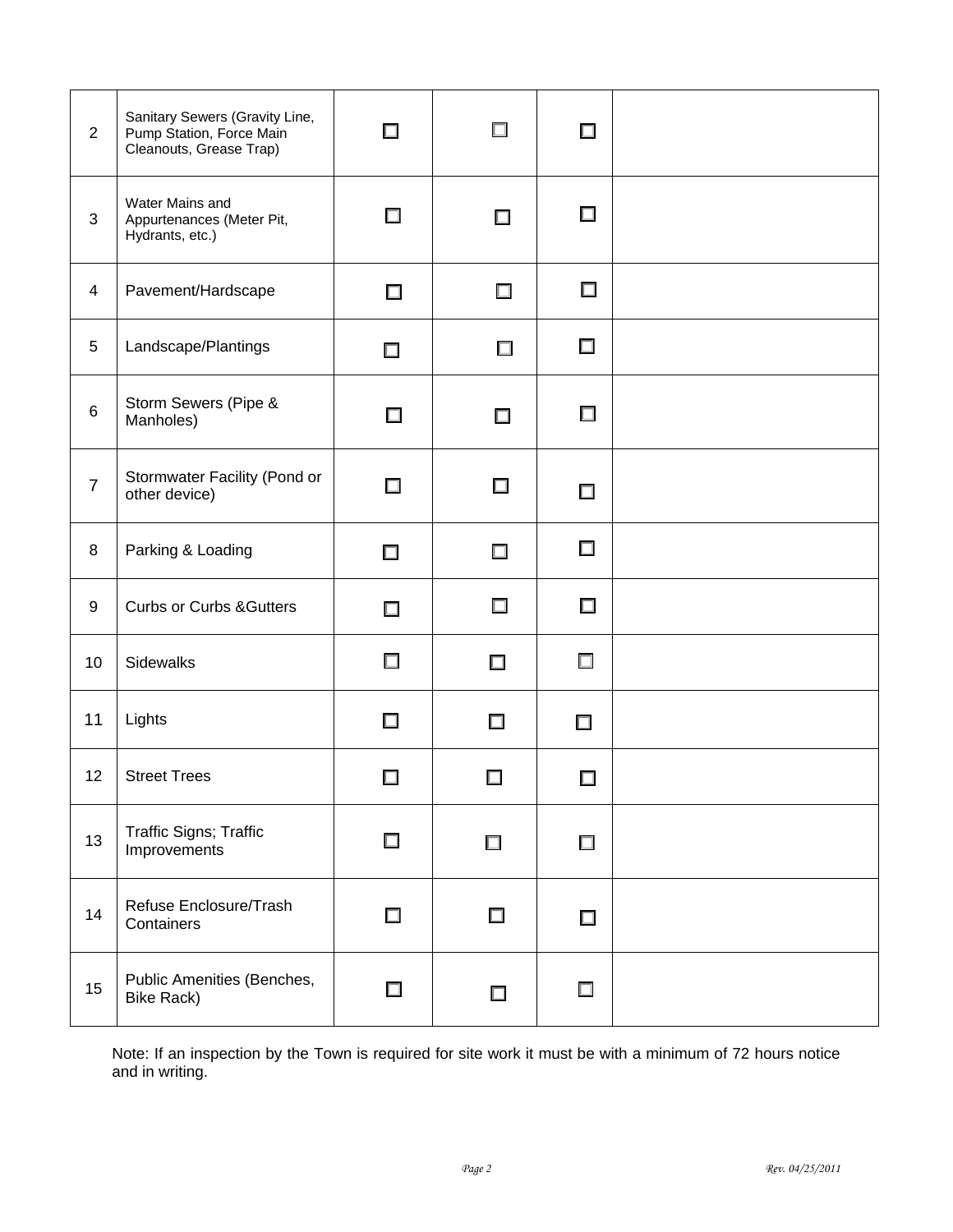## **Inspection Items included in Certification:**

#### **Hardscape:**

| Yes | <b>No</b> | N/A |                                                                          |
|-----|-----------|-----|--------------------------------------------------------------------------|
|     |           |     | Concrete/Asphalt Curbing (Dimensions, Subgrade, Compressive Strength)    |
|     | ш         |     | Sidewalk (Dimensions, Subgrade Preparation, Compressive Strength)        |
|     |           |     | Asphalt Pavement (Dimensions, Subgrade Preparation, Mix Design)          |
|     |           |     | Porous Pavement (Dimensions, Material Specs, Subgrade Preparation)       |
|     |           |     | Pavers (Dimensions, Material Specs, Subgrade Preparation)                |
|     |           |     | Stamped Asphalt or Concrete (Material Specifications, Surface Treatment) |

#### **Landscape:**

| Yes | No | N/A |                                                                  |
|-----|----|-----|------------------------------------------------------------------|
|     |    |     | Tree Protection (Preservation (Conformance with Plans)           |
|     |    |     | Planting Bed Preparation (Material Composition, Thickness)       |
|     |    | ப   | Topsoil/Seed, Sod Installation (Material Composition, Thickness) |
|     |    | ш   | General Placement/Layout and Numbers                             |
|     |    | ⊔   | Trees/Street Trees (Verify Plant Types and Quantity)             |
|     |    | ப   | Shrubs, Bushes (Verify Plant Types and Quantity)                 |
|     |    |     | <b>Ornamental Plantings (Verify Plant Types and Quantity)</b>    |

### **Storm Drainage:**

| Yes | No     | N/A    |                                                                                   |
|-----|--------|--------|-----------------------------------------------------------------------------------|
|     |        | $\Box$ | Trench Backfill & Compaction (Dimensions, Subgrade Preparation, Density Tests)    |
|     |        | $\Box$ | Backfill Material & Gradation (Dimensions, Subgrade Preparation, Gradation Tests) |
|     | $\Box$ | $\Box$ | Pipe Size, Type and Slope (Material Specifications, Dimensions)                   |
|     | $\Box$ | ப      | Structures - Catch Basin, Yard Drain, Manholes (Shop Drawings, Dimensions)        |
| □   | ப      | $\Box$ | Underground Vaults, Chambers, Storage Pipe (Shop Drawings, Dimensions)            |
|     | O      | ◻      | Pre-treatment Water Quality Device (Installed per Manufacturer's Literature)      |
|     | ப      | $\Box$ | Basins/Pond (Dimensions, Permanent Pool, Aquatic Plantings)                       |
|     | ப      | $\Box$ | Inlet Pipe/Outlet Controls (Trash Rack, Orafice Size, Dimensions)                 |
| □   | $\Box$ | □      | Overflow Spillway (Dimensions, Riprap Stabilization Size/Thickness)               |
|     |        |        | Oil/Water Separator (Dimensions, Baffle Wall, Outlet Hood)                        |

#### **Water Utility:**

| Yes No N/A |                                                                                 |
|------------|---------------------------------------------------------------------------------|
|            | □ □ □ Pipe Bedding and Backfill Materials (Material Specifications, Dimensions) |
|            | □ □ □ Witness Hydrostatic Pressure Test (Complete and Submit Forms)             |
|            | □ □ □ Witness Disinfection and Flushing (Complete and Submit Forms)             |